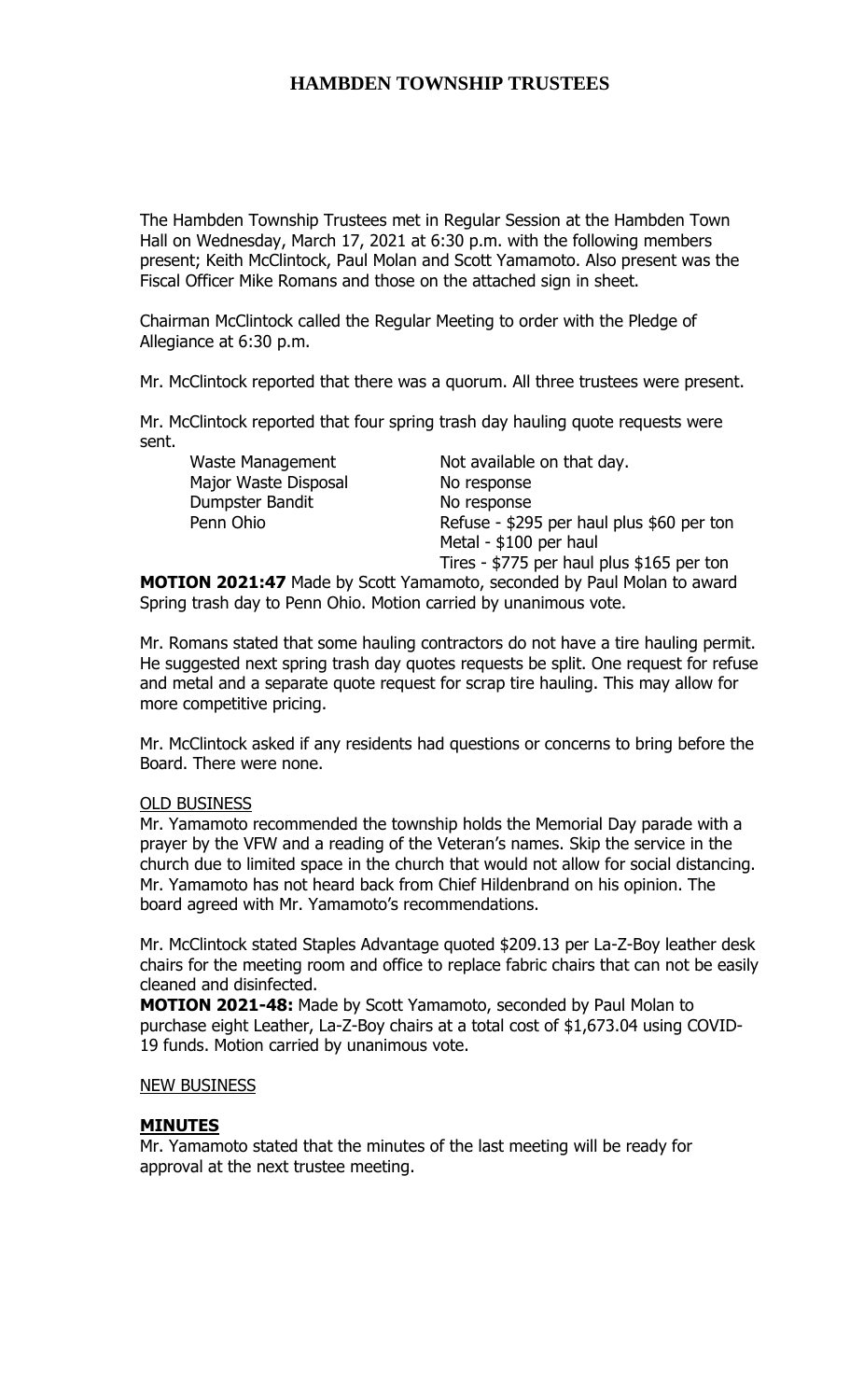#### **ZONING INSPECTOR**

Mr. Acquaviva reported that he has been working with the Planning Commission on the proposed 35-acre subdivision on Route 608. Several items may need variances.

Mr. Acquaviva has been in contact with J&S Auto's attorney Todd Peterson. Mr. Acquaviva informed Mr. Peterson that the office in in violation of zoning regulations and must move out of that location until the violations are resolved.

Mr. Acquaviva stated that he met with the firm representing him on the Divoky legal issue last Thursday.

#### **ZONING**

Mr. McClintock asked the board to approve placing a legal notice in the newspaper regarding the Clemson settlement per Assistant Prosecutor Susan Weiland. **MOTION 2021-49:** Made by Scott Yamamoto, seconded by Paul Molan to place a legal notice in the newspaper regarding the Clemson settlement per Assistant Prosecutor Susan Weiland. Motion carried by unanimous vote.

Mr. Acquaviva and the Board of Trustees discussed the purchase of iWokQ zoning software. The software offers more features than a small township would use. The cost is \$6,000 annually plus \$4,000 for the initial set-up, training and system configuration. The consensus was that the software was too costly and would not save Mr. Acquaviva any time.

#### **FIRE DEPARTMENT**

Mr. Romans stated that Chief Hildenbrand would like the fire levy renewal on the ballot. It is too late for the May ballot. Chief Hildenbrand is good with placing the renewal on the November ballot.

Mr. McClintock read Chief Hildenbrand's report.

The fire department will hold the Mother's Day carry out rib dinner this year. Carry-out dinners only.

Chief Hildenbrand is requesting reports on new buildings in Hambden Township be sent to him on a regular basis.

# **FINANCIAL**

Mr. Romans reported that mid-month payroll and taxes totaling \$6,097.02 were issued.

Mr. Romans reported that for tonight's meeting vendor warrants #12644 through and including #12667, totaling \$7,636.97 were submitted to the Board for approval and signature. There were no questions from the Board.

Mr. Romans reported that purchase orders #39-2021 through and including 43- 2021 were submitted to the Board for signature and approval.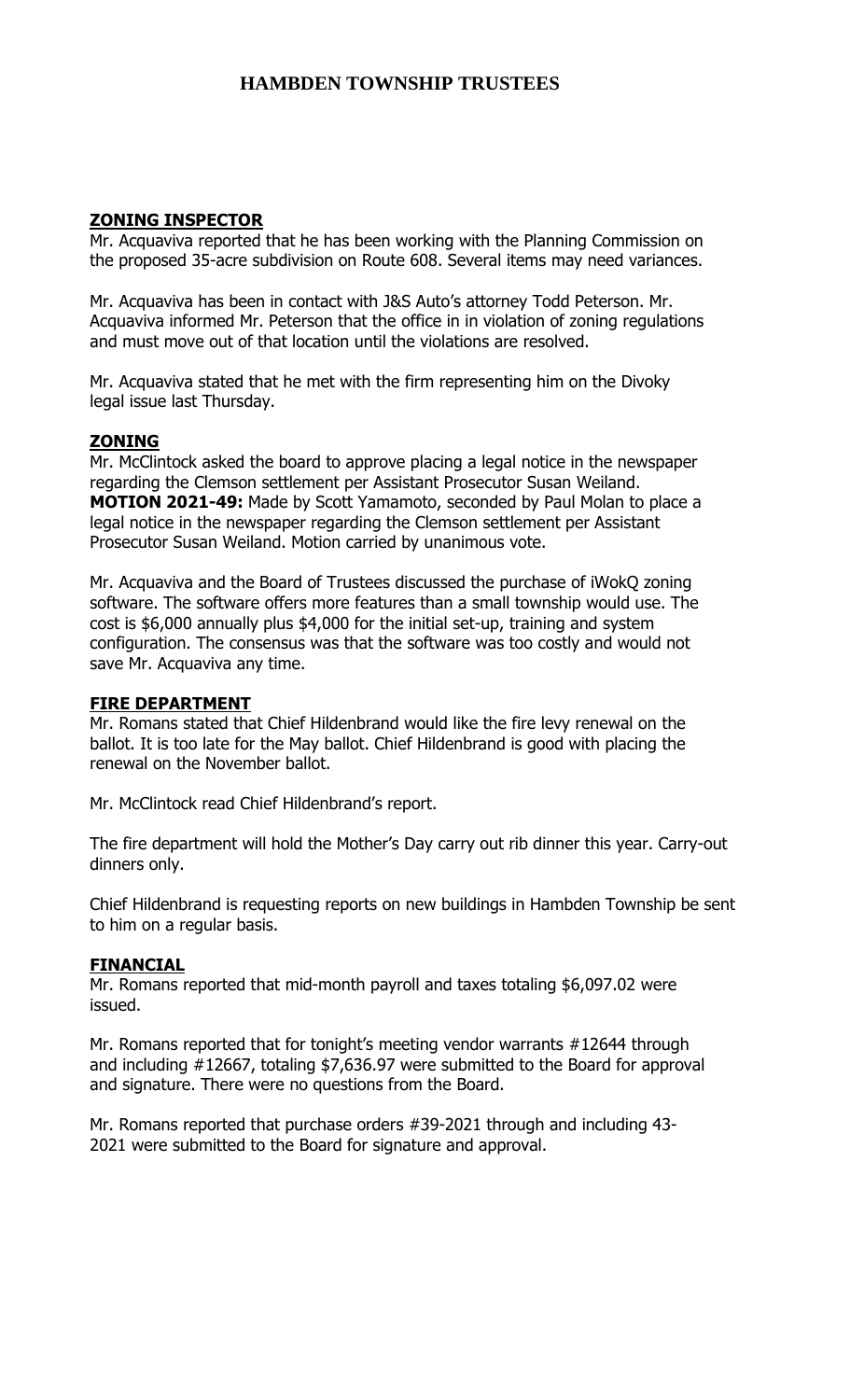Mr. Romans reported that one blanket certificate was issued.

#46-2021 Acct 1000-110-319 New Website Design & Support \$4,000. **MOTION 2021-50:** Made by Scott Yamamoto, seconded by Paul Molan to approve blanket certificate #46-2021, in the amount of \$4,000. Motion carried by unanimous vote.

Mr. Romans reported that one re-allocation of appropriation was made. \$2,900 from 1000-110-599 Misc. Expenses to 1000-110-319 Professional and Technical Services.

Mr. Romans advised the Board that total receipts for February were \$35,766.47 and total expenditures were \$55,298.58

Mr. Romans reported that the Board was given the February financial statement indicating a combined balance of \$1,251,273.96.

**MOTION 2021-51:** Made by Scott Yamamoto, seconded by Paul Molan to approve the January financial statement as submitted. Motion carried by unanimous vote.

Mr. Romans stated that the board was given a copy of the permanent appropriation to review and would like the board to approve the permanent appropriations and pass a resolution accepting the figures as submitted.

**RESOLUTION 2021-7:** Made by Scott Yamamoto, seconded by Paul Molan to approve the permanent appropriations and pass a resolution accepting the figures as submitted. Upon call of roll: Mr. Yamamoto – yes, Mr. Molan – yes, Mr. McClintock – yes. Motion carried.

Mr. Romans reported that \$103,296.61 in real estate taxes received last year were improperly placed into the permanent appropriations fund instead of the road and bridge fund. After speaking with the auditor, an adjustment has been made to transfer the funds to the correct fund.

Mr. Romans stated that the SIB Loan payment and Fire Department monthly payment is due the beginning of April before the next trustee meeting. The funds are not available until the permanent improvement figures are entered into the system. Mr. Romans stated that he will be issuing checks between meetings and will need the trustees to stop in the office and sign the checks so they are paid on time.

Mr. Romans reported that the road personnel and administrative assistant have agreed to the change in the payroll policy which will delay a pay by one pay period to allow for the accurate payment of hours worked in a pay period. This policy change has been approved by Assistant Prosecutor Susan Weiland. **MOTION 2021-52:** Made by Scott Yamamoto, seconded by Paul Molan to change in the payroll policy which will delay a pay by one pay period to allow for the accurate payment of hours worked in a pay period. Motion carried by unanimous vote.

# **ROADS**

Mr. McClintock presented to the board for signature the contract for Asphalt Resurfacing of Copperleaf Drive with Ronyak Paving in the amount of \$120,630. The contact was awarded at a previous meeting and the contractor has signed the contract.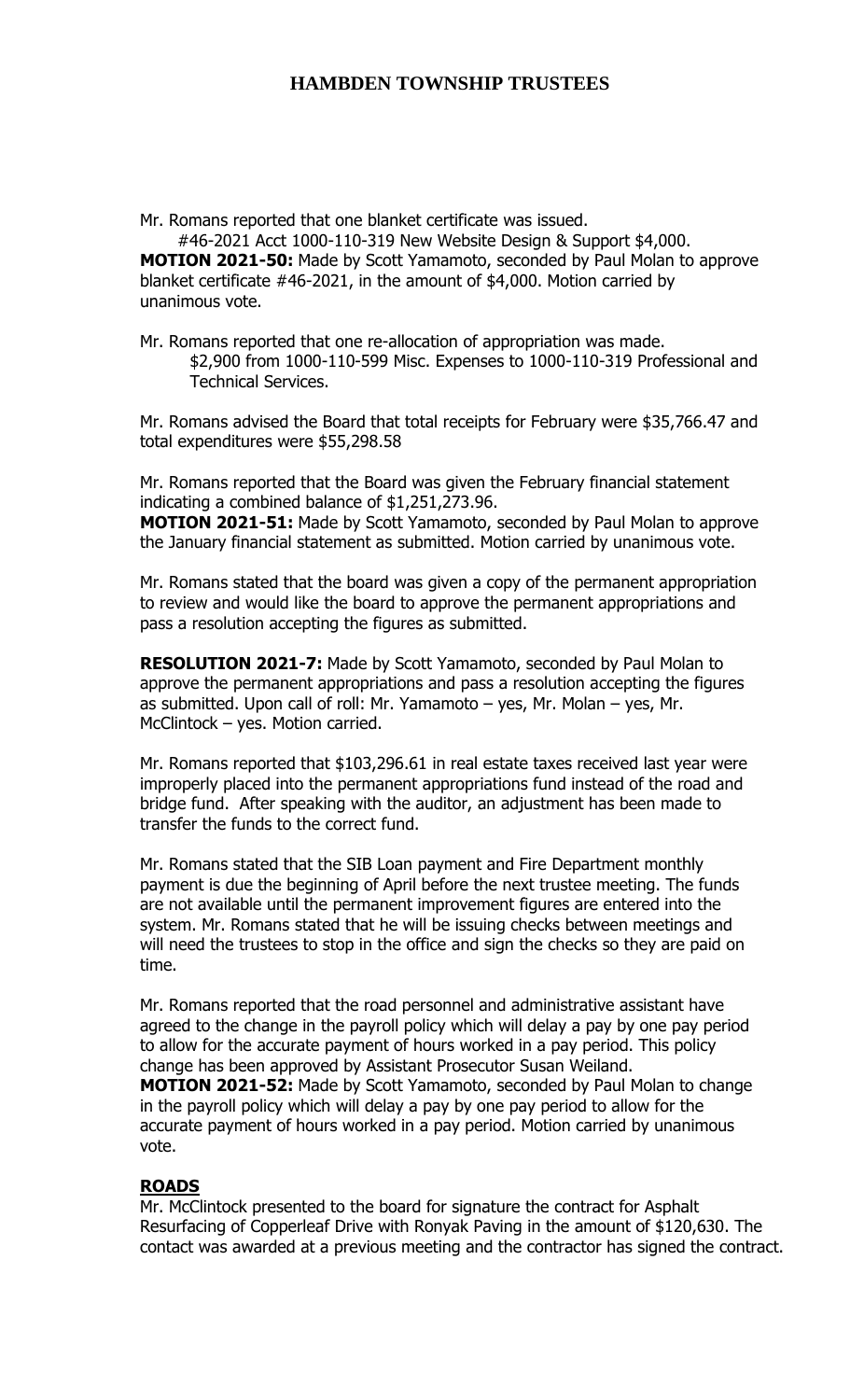Mr. McClintock presented to the board for signature the contract for Replacement of Various Culverts on Holi Dale Drive with Easton Excavating in the amount of \$63,604. The contact was awarded at a previous meeting and the contractor has signed the contract.

Mr. McClintock asked the board to approve the 2020 Township Highway Mileage Certification showing the township is responsible for 25.793 miles as of Dec. 31, 2020. The mileage has increased from 25.53 miles in 2019.

**MOTION 2021-53:** Made by Scott Yamamoto, seconded by Paul Molan to approve the 2020 Township Highway Mileage Certification showing the township is responsible for 25.793 miles as of Dec. 31, 2020. Motion carried by unanimous vote.

Mr. Yamamoto stated that there is an issue with the berm on Montclair. The contractor building the new home has parked on the berm, breaking it down. There are cracks in the road that the road department will need to crack seal.

# **TOWNSHIP HALL**

Mr. Molan reported that one quote has been received for the siding replacement project on the town hall.

# **SAFETY**

No report.

# **PARK**

Mr. McClintock reported David Coley had submitted his resignation from the Park Board. **MOTION 2021-54:** Made by Scott Yamamoto, seconded by Paul Molan to accept the resignation of David Coley from the Park Board. Motion carried by unanimous vote.

# **CEMETERY**

No report.

# **MISCELLANEOUS**

Mr. McClintock asked for articles from the department heads for the next newsletter. He would like the articles submitted by April 5<sup>th</sup>.

Mr. McClintock reported that since the last trustee meeting the following correspondence was sent to the Board:

- Road Department Weekly Work Logs
- Playground Inspection Reports

Mr. McClintock asked the Board if there were any questions, if not the correspondence will be filed in the office.